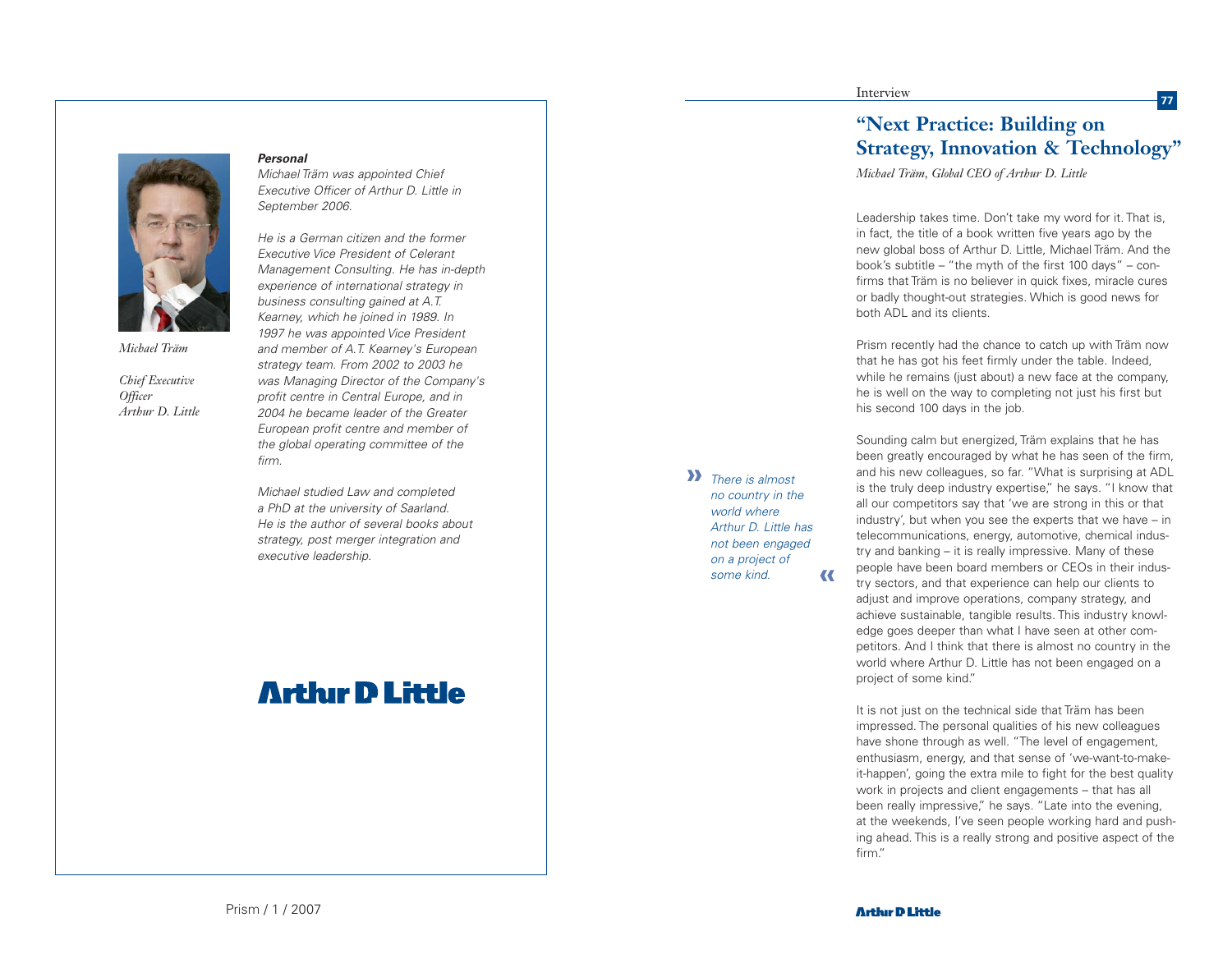But Träm would not be a successful consultant if he was not also looking for areas where the business could improve. And there are some things he wants to change. In his tour of the company Träm has found a strong appetite among colleagues for getting different parts of the business to work closer together. Clients require it, and consultants prefer it that way too. This means that the way Arthur D. Little manages its own affairs may have to change.

"If you measure just the performance of a single partner then you get what you measure – that isolated performance," Träm says. "But if you start measuring the collaboration between teams across countries, across practices, then you change the paradigm and get more into 'teaming', collaboration and co-operation."

This is one of those legacy issues, Träm believes, where everyone has known there was a problem, but nothing substantial has been done about it. But of course, change is sometimes more welcome in theory than in practice. "The moment you start implementing the changes, people start to ask: 'why are you starting with me, why don't you start over there?', Träm says.

So what are the big goals for the firm as Träm sees them? And how will they affect the way Arthur D. Little goes about its business from now on? For Träm, three core and unchanging values of the firm are its focus on clients, its commitment to high quality work, and the desire to help generate sustainable results. **«**

"Our clients, our new hires and our own people recognize three key ambitions in us," he says. "First, we want to be a consultant of choice to our clients. That means truly being a trusted advisor.

"Then there is thought leadership. I think we are well placed to produce the sort of intellectual capital that will make clients say: 'Wow, Arthur D. Little are innovators, they understand technology and they can help us with our strategy.' And third is the question of our own people. We don't have many assets other than our people, so we need to become 'The' place to work. When people join us

If you claim that **»** you can make innovation happen without understanding technology, then that is not going to work. **«** we must train, qualify and develop them further. And even if there might be a time when they decide to go in a different direction, we should help them find attractive, new assignments and positions in the industry."

Träm speaks lucidly and purposefully about the future of Arthur D. Little. He has a very precise idea about how the firm needs to position itself. And it has to do with the interplay of strategy, innovation and technology.

"You just can't build a strategy without understanding innovation," he declares. "And if you claim that you can make innovation happen without understanding technology, then that is not going to work either. It is the unique combination of strategy, innovation and technology that will bring success to our clients.

"How can you offer the right advice in terms of technology if you don't know what is coming tomorrow?" he adds. "Everybody talks about the 'best practice': we talk about the 'next practice'.

What is coming next in technology? This is what we mean by innovation. Everybody says that the organization needs to be customer-led. Yes, the customer is the king. But we need to be technology-led as well as customer-led. That is how it all fits together."

An immediate priority for the firm is to scale up in the US, where the business has been, in Träm's own words, "not exactly what it could be". But the Asian markets, especially China, are key areas for growth too. While the firm already enjoys strong positions in many European markets, there is no room for complacency there either.

But there is another trick up Arthur D. Little's sleeve. Just as the rest of the business world starts to acquaint itself with the concept of sustainability, it turns out that the firm can boast a significant advantage when it comes to practical experience of introducing clients to sustainability over a period of many years.

On one level, sustainability has a basic meaning, Träm says. "I want us to deliver results that are tangible, mak